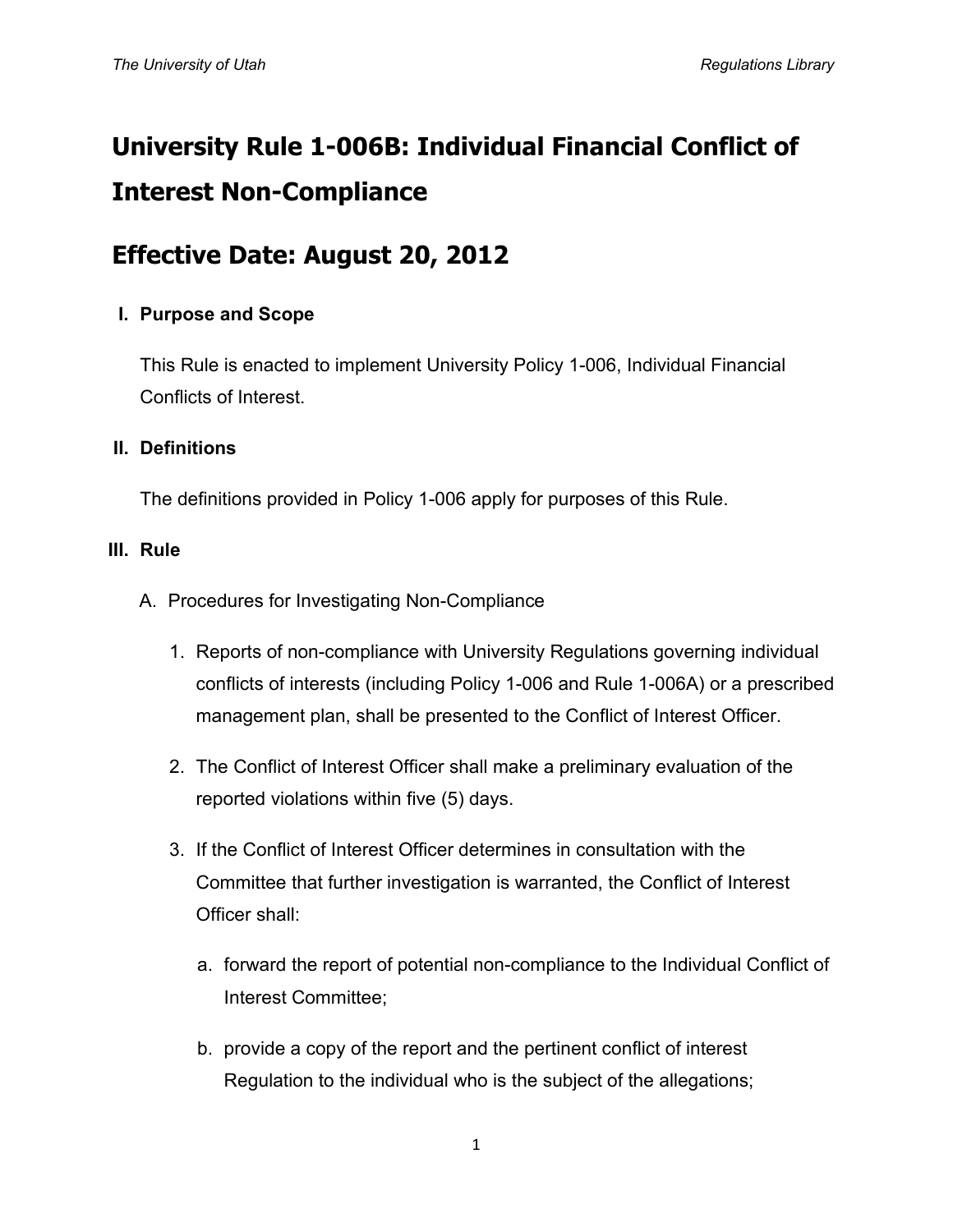- c. request a written response from the individual for the Committee's consideration.
- 4. The individual shall have thirty (30) days to submit a written response to the Committee.
- 5. Within five (5) days of receiving the response from the individual, the Committee shall forward the report of non-compliance and the individual's response to the individual's department chair or supervisor.
- 6. Within ninety (90) days of receiving the response from the individual, the Committee shall complete an investigation into the allegations. During the investigation, the Committee shall review the report of non-compliance, any response from the subject individual, and any other relevant documentary material. The Committee may also conduct interviews of the person submitting the report, the individual subject of the allegations, and any other persons believed to have pertinent factual knowledge of the allegations.
- 7. If the Committee determines that the individual has not violated the conflict of interest Regulations, the Committee shall prepare a final report and provide written notice of its findings to the person providing the report, the individual subject of the allegations, and the individual's department chair or supervisor within five (5) days. This determination may be appealed pursuant to the appeals process described in Policy 1-006 Section III-H.
- 8. If the Committee determines that the individual subject of the allegations has violated a conflict of interest Regulation, the Committee shall have thirty (30) days to prepare a final report and present its findings, sanctions, and recommendations to the person submitting the original report, the individual subject of the allegations, the individual's department chair or supervisor and the cognizant vice president.
- 9. For any recommendation from the Committee to the cognizant vice president(s) for disciplinary or other administrative action, the individual